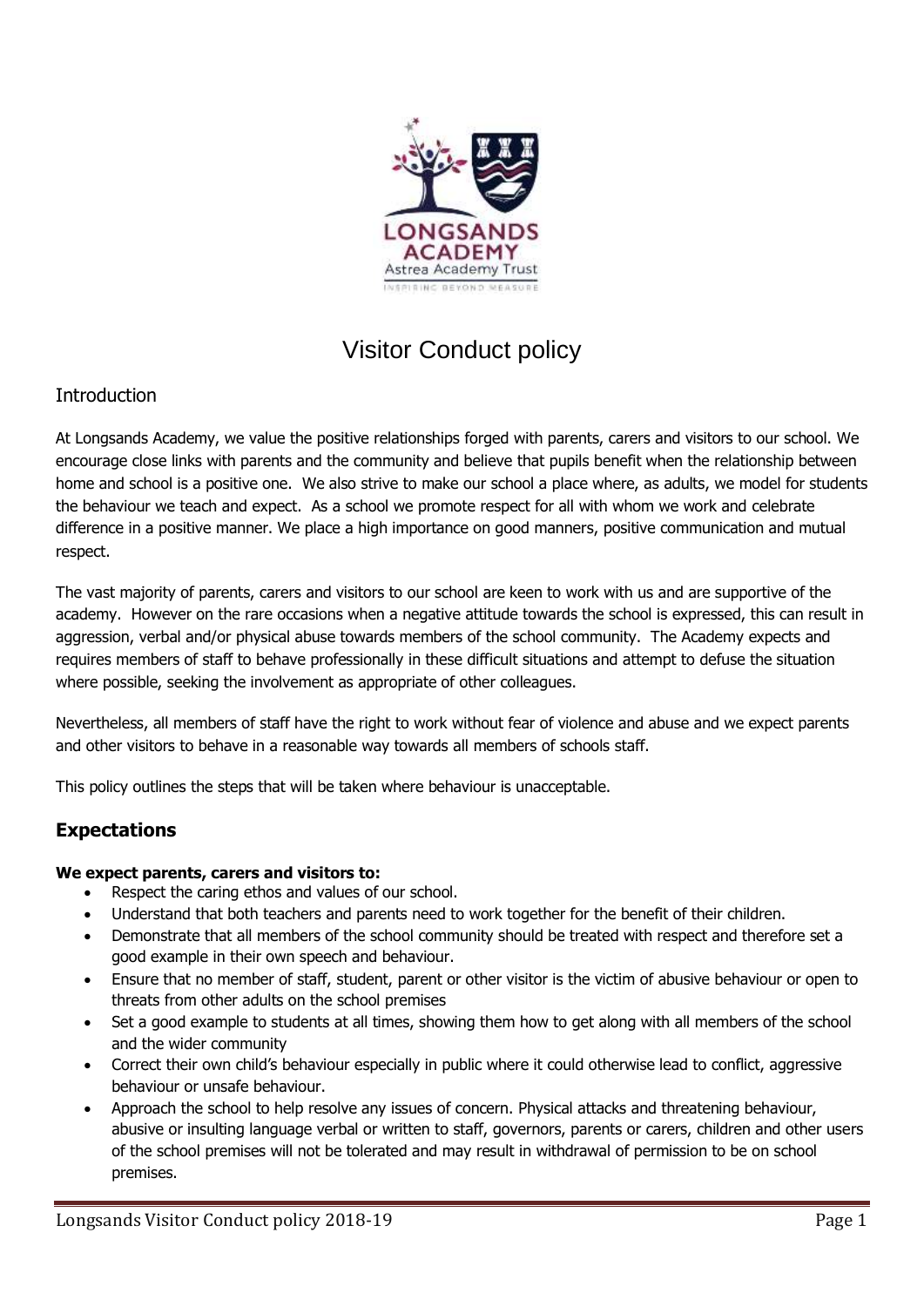Make appointments at a mutually convenient time for both staff and parent/carer and avoid turning up and demanding to be seen.

## Guidelines

Types of behaviour that are considered serious and unacceptable and will not be tolerated towards any member of the school community (this is not an exhaustive list but seeks to provide illustrations of such behaviour)

- Shouting, either in person or over the telephone
- Speaking in an aggressive/threatening tone
- Abusive or threatening e-mails or text/voicemail/ phone messages or other written communication
- Disruptive behaviour which interferes or threatens to interfere with the operation of a classroom, an employee's office, office area or any other area of the school grounds
- Damaging or destroying school property
- Physically intimidating, e.g. standing very close
- Swearing
- The use of aggression or physical threats
- Racist or sexist comments
- Inappropriate posting on social networking sites deemed as bullying
- Using social networking sites to single out individuals or to distribute untruthful or malicious information or comments
- Defamatory, offensive or derogatory comments regarding the school or any of the students/parent/staff, at the school on Facebook or other social sites. (See Appendix 1). Any concerns you may have about the Academy must be made through the appropriate channels by speaking to an appropriate member of staff or the Principal, so they can be dealt with fairly, appropriately and effectively for all concerned.
- No Smoking or consumption of alcohol or other drugs whilst on school property.

The Academy reserves the right to take any necessary actions to ensure that members of the school community are not subjected to abuse. Any of the above could result in a legally approved warning letter by the school and should they persist, would result in the offender having their right to enter the school premises withdrawn. In the case of social networking sites, this would result in a request for comments to be withdrawn and could result in prosecution by Astrea Academy Trust.

#### The legal framework

Section 547 of the Education Act 1996 makes it an offence for any person to be on school premises to cause or permit a nuisance or disturbance and allows for the removal and prosecution of any person believed to have committed an offence. A parent of a child attending a school normally has implied permission to be on school premises at certain times and for certain purposes, but if the parent's behaviour is unreasonable, this permission may be withdrawn. This also applies to all other individuals invited into the school for other reasons.

Parents, carers or other visitors exhibiting unacceptable behaviour could have a ban which prevents access to the school premises imposed on them. Should they ignore this ban, they would then become a trespasser on the school site. The Trust, in conjunction with the Principal, will take the lead in authorising the removal of a person believed to be causing a nuisance or disturbance, and, if necessary, will bring legal proceedings against them.

#### Dealing with incidents

If a parent/carer/visitor behaves in an unacceptable way towards a member of the school community, the Headteacher or appropriate senior staff will assess the level of risk before deciding on a future course of action (Appendix 1).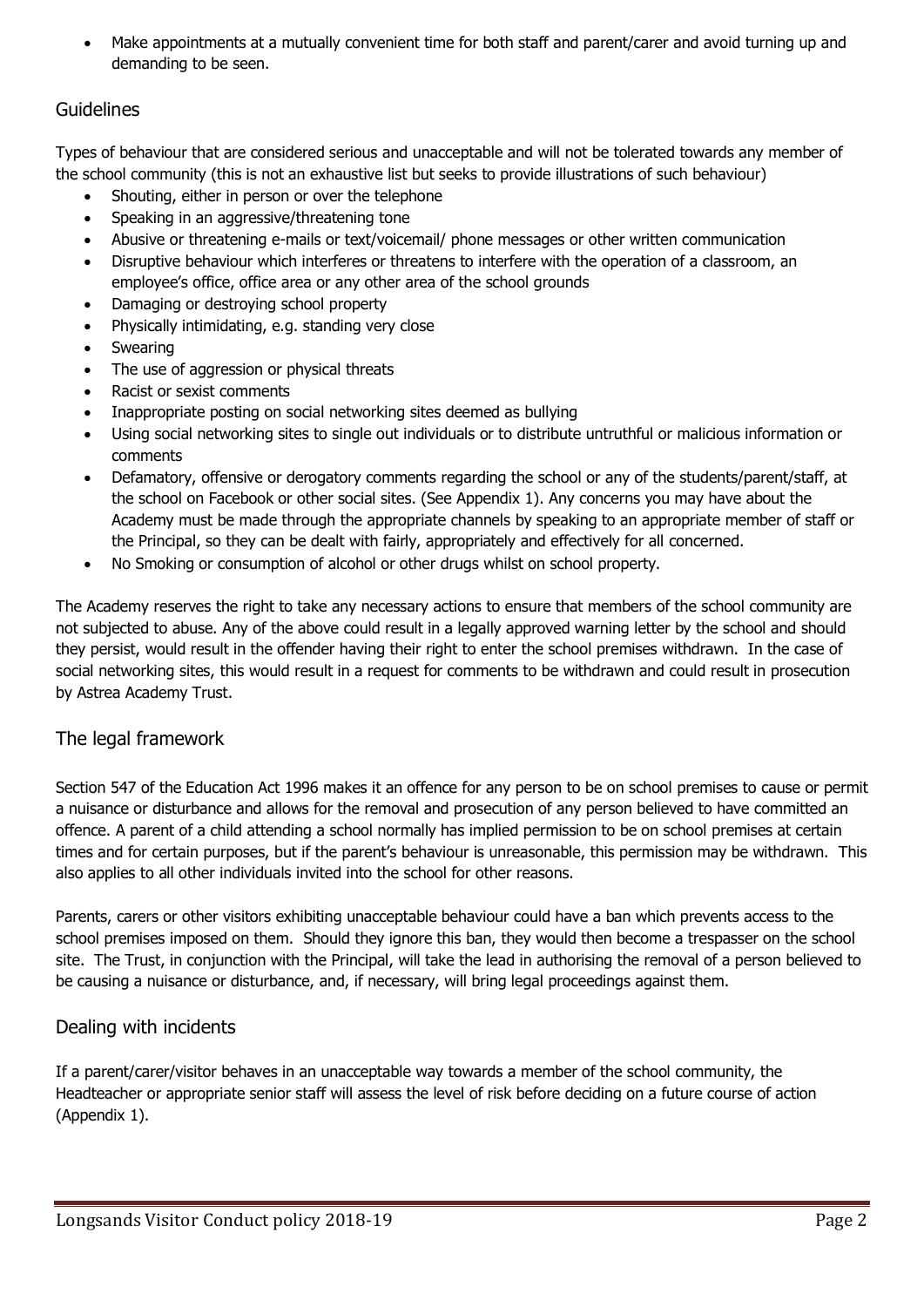If a parent/carer/visitor has been verbally abusive, either in person or via telephone, a letter will be sent explaining that future calls must be to a named senior leader. If this fails to solve the issue, then the procedure will be the same as with any other threat as follows:

The Principal/Senior Leader must seek to resolve the situation through discussion and mediation. This may include meeting the parent, clarifying the schools expectations and agreeing strategies to manage future incidents.

Where all procedures have been exhausted and aggression or intimidation continues OR where there is an extreme act of violence then further action may be taken including the ban from school premises. The individual would be advised in writing by the Principal that following the incident of unacceptable behaviour, a ban is being considered. They would then be given an opportunity to explain their actions, after which a decision would be made about imposing the ban.

In more serious circumstances a parent, carer or visitor may be banned from the school premises by the Principal for a specified period of time, subject to review. In this situation the parent/carer/visitor will be given an opportunity to explain their behaviour, after which a decision will be taken to confirm, remove or extend the ban. Where an assault has led to a ban, a statement indicating that the matter has been reported to the police will be included.

If after a ban has been imposed and the individual comes on to school premises, then the police would be called immediately. The Trust would then decide, in conjunction with the Principal, whether to consider taking out a court injunction preventing this from happening again.

#### Malicious allegations against school staff

All allegations made against school staff will be fully investigated promptly in line with the statutory guidance to schools and colleges 'Keeping Children Safe in Education' September 2018. Malicious allegations made against school staff are considered to be a breach of this policy in the case of an adult or the behaviour policy for students. The term 'malicious allegation' is defined by the Department of Education (Sept 2018) as the situation where there is sufficient evidence to disprove the allegation and there has been a deliberate act to deceive. This document goes on to state that: 'if an allegation is determined to be unsubstantiated or malicious, the Headteacher, principal or proprietor should consider whether any disciplinary action is appropriate against pupil who make it; or whether the police should be asked to consider if action might be appropriate against the person responsible, even if he or she was not a pupil' DfE (Sept 2018).